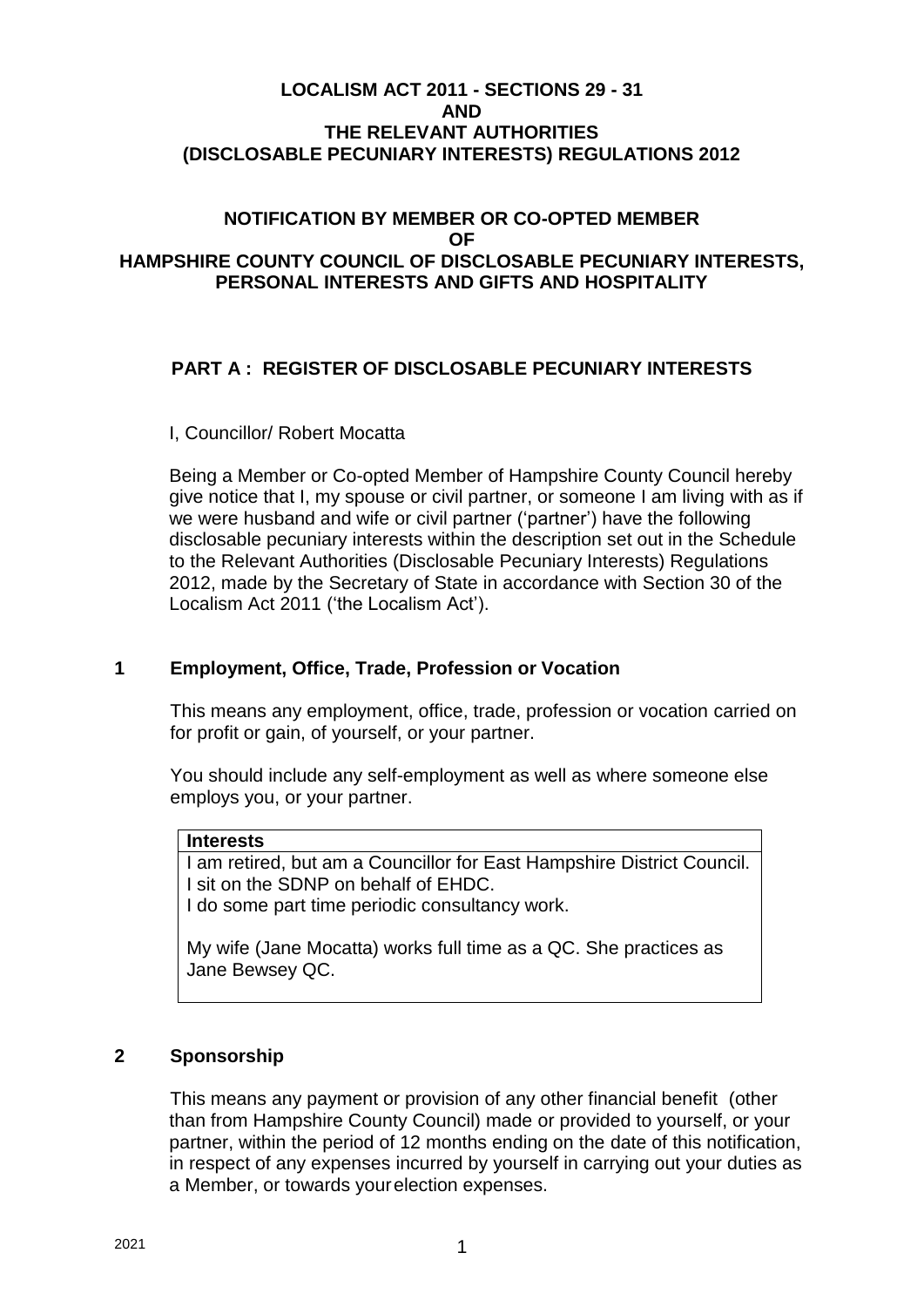This also includes any payment or financial benefit from a trade union within the meaning of the Trade Union and Labour Relations (Consolidation) Act 1992, Section 52.

| <b>Interests</b> |  |  |  |
|------------------|--|--|--|
| None             |  |  |  |
|                  |  |  |  |

# **3 Contracts**

This means any contract made between yourself, or your partner, (or a body in which you, or your partner, have a beneficial interest), and Hampshire County Council -

- **(a)** under which goods or services are to be provided or works are to be executed; AND
- **(b)** which has not been fully discharged;

| <b>Interests</b> |  |
|------------------|--|
| None             |  |
|                  |  |

## **4 Land**

This means any beneficial interest in land within the area of Hampshire County Council of yourself, or your partner.

**This includes land which you, or your partner, own, lease, have the benefit of an option over, or have other rights in or over such as an easement or other burden or interest which carries the right to occupy land or receive income, or upon which you have a mortgage. In consequence this would therefore include your home or any other property you or your partner own or otherwise have an interest, freehold or leasehold, including a property occupied as your home under a short hold tenancy.**

#### **Interests**

My wife and I jointly own Old Down Far, East Meon, Gu32 1PL. We also jointly own 1 Old Down Farm Cottages, East Meon , GU32 1PL and 2 Old Down Cottages, East Meon, GU32 1PL.

## **5 Licences**

This means any licence (alone or jointly with others) to occupy land in the administrative area of Hampshire County Council held by yourself, or your partner, for a month or longer.

| <b>Interests</b> |  |  |
|------------------|--|--|
| None             |  |  |
|                  |  |  |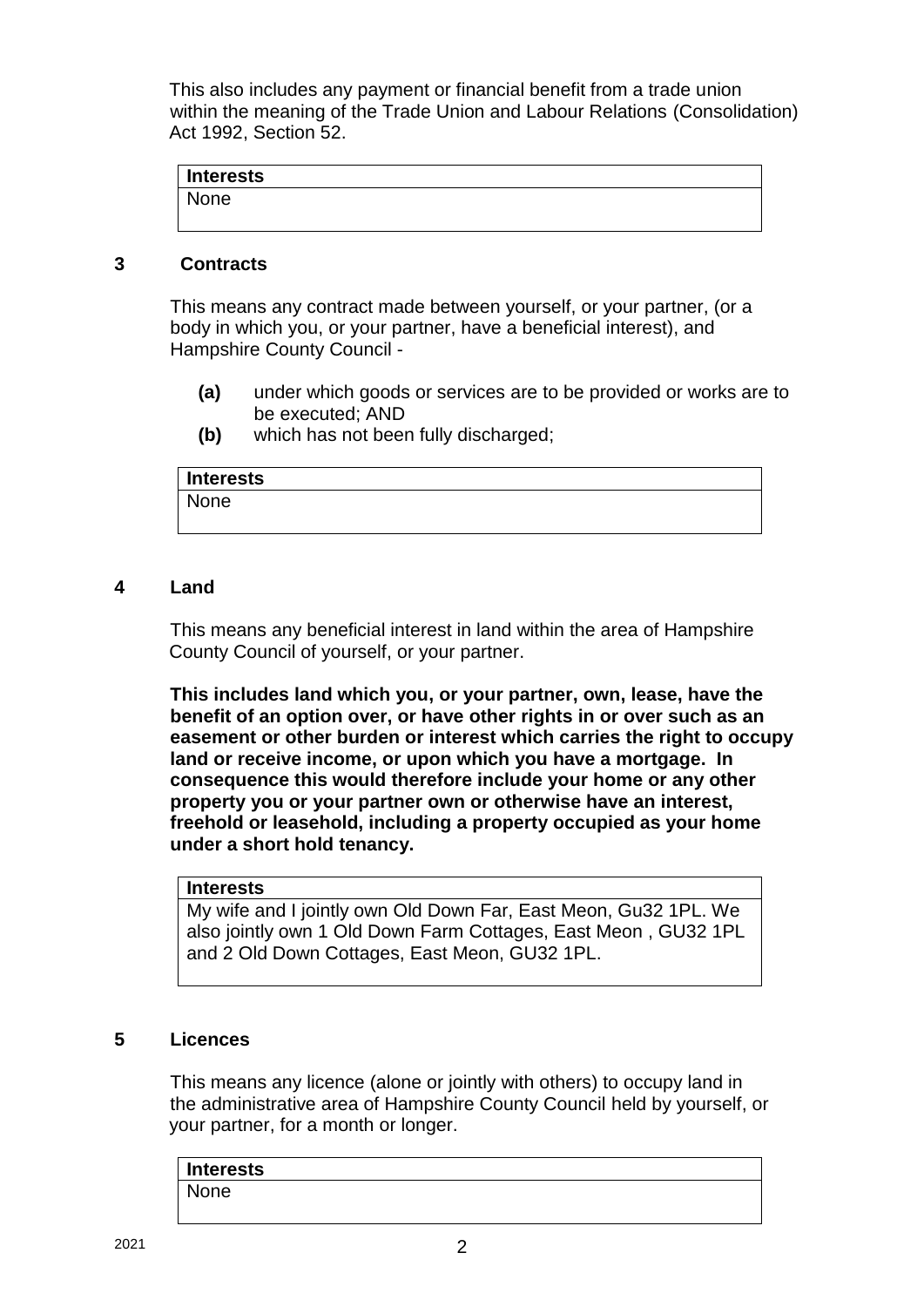# **6 Corporate Tenancies**

This means any tenancy where (to your knowledge) –

- **(a)** the landlord is Hampshire County Council; AND
- **(b)** the tenant is a body in which you, or your partner, have a beneficial interest;

| <b>Interests</b> |  |  |  |
|------------------|--|--|--|
| None             |  |  |  |
|                  |  |  |  |

# **7 Securities**

This means any beneficial interest in securities of a body where –

(a) that body (to your knowledge) has a place of business or land in the administrative area of Hampshire County Council;

# AND

- (b) either
	- $(i)$  the total nominal value of the securities exceeds £25,000 or one hundredth of the total issued shared capital of that body; OR
	- (ii) if the share capital of that body is more than one class, the total nominal value of the shares of any one class in which you, or your partner, have a beneficial interest exceeds one hundredth of the total issued share capital of that class.

Securities means shares, debentures, debenture stock, loan stock, bonds, units of a collective investment scheme within the meaning of the Financial Services and Markets Act 2000, Section 8, and other securities of any description, other than money deposited with a building society.

| Interests |  |  |
|-----------|--|--|
| None      |  |  |
|           |  |  |

**N.B. A body in which you, your spouse/civil partner (or person with whom you are living as such) have a beneficial interest means a firm in which you, your spouse/civil partner (or person with whom you are living as such) is a partner, or a body corporate of which you, your spouse/civil partner (or person with whom you are living as such) is a director, or in the securities of**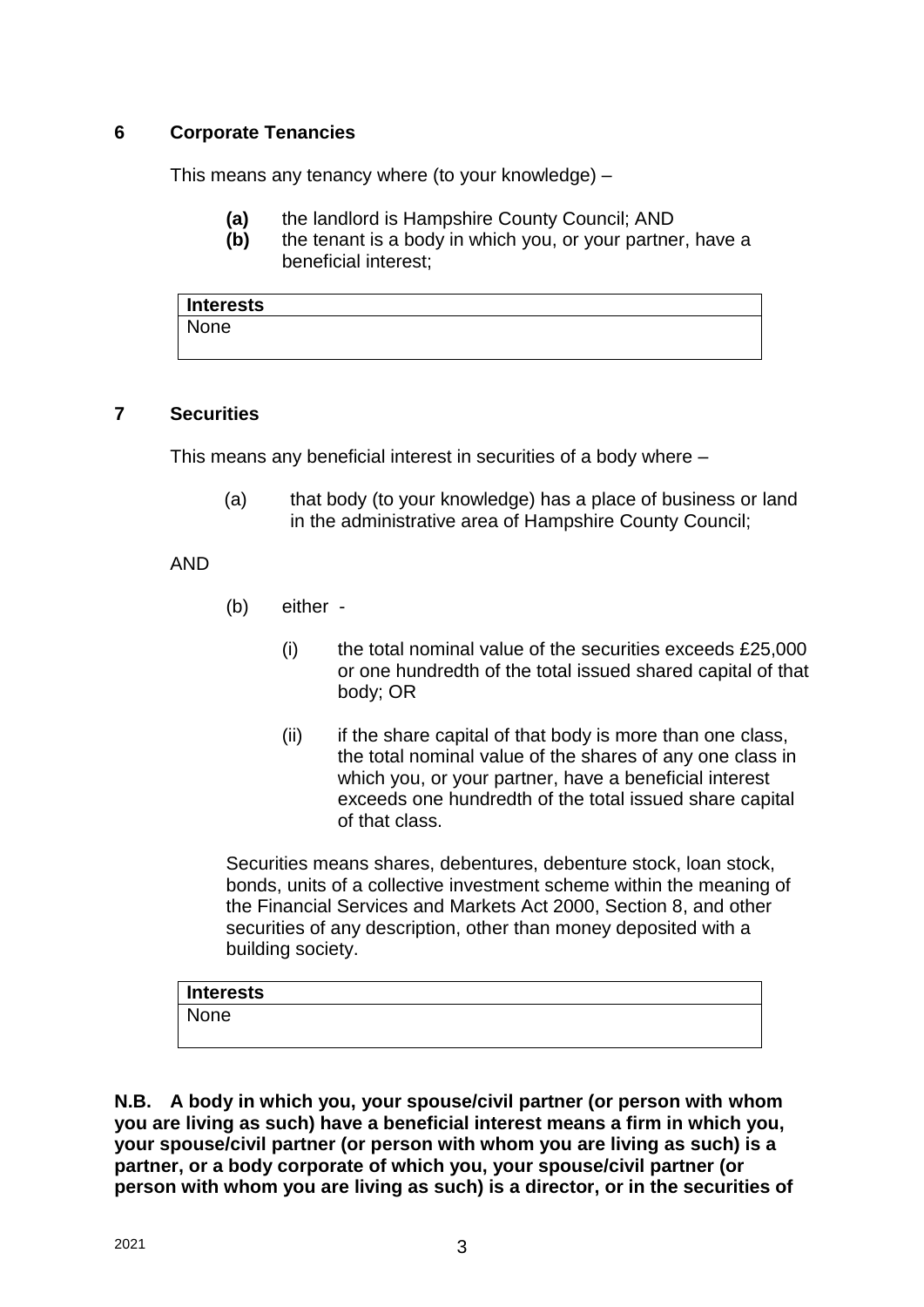### **which you, your spouse/civil partner (or person with whom you are living as such) has a beneficial interest.**

I understand that failure (without reasonable excuse);

- (a) to register any disclosable pecuniary interest required to be registered under Section 30(1), 31(2), 31(3), or 31(7) of the Localism Act; or
- (b) to participate in any discussion or vote in any matter considered at a meeting where I have a disclosable pecuniary interest in the matter in contravention of Section 31(4) of the Localism Act; or
- (c) when acting as a single Executive Member take any steps other than for the purpose of enabling the matter to be dealt with by myself, in contravention of Section 31(8) of the Localism Act; or
- (d) knowingly or recklessly provide information under Section 30(1), 31(2), 31(3), or 31(7) of the Localism Act which is false or misleading;

is a criminal offence under Section 34 of the Localism Act, punishable by a fine not exceeding level 5 on the standard scale

(currently £5,000), and disqualification as a Member or Co-opted Member of Hampshire County Council or any other relevant authority for a period not exceeding five years.

# **PART B : REGISTER OF PERSONAL INTERESTS**

To enable Members to register interests which are not Disclosable Pecuniary Interests and to promote openness, Members may, should they consider it appropriate, enter any Personal Interests in this Section.

I hereby give notice that I consider it appropriate for the following personal interests to be entered on my Register of Member's Interests pursuant to Part 5 of Hampshire County Council's Code of Conduct for Members.

| <b>Specific Personal Interests</b>                                                            |             |
|-----------------------------------------------------------------------------------------------|-------------|
| Membership of, or occupation of, a position of general control or management<br>in any:       |             |
| a) Bodies to which you have been<br>appointed or nominated by the<br>County Council.          | <b>None</b> |
| Example: Any outside organisation<br>that you have been appointed to by<br>the County Council |             |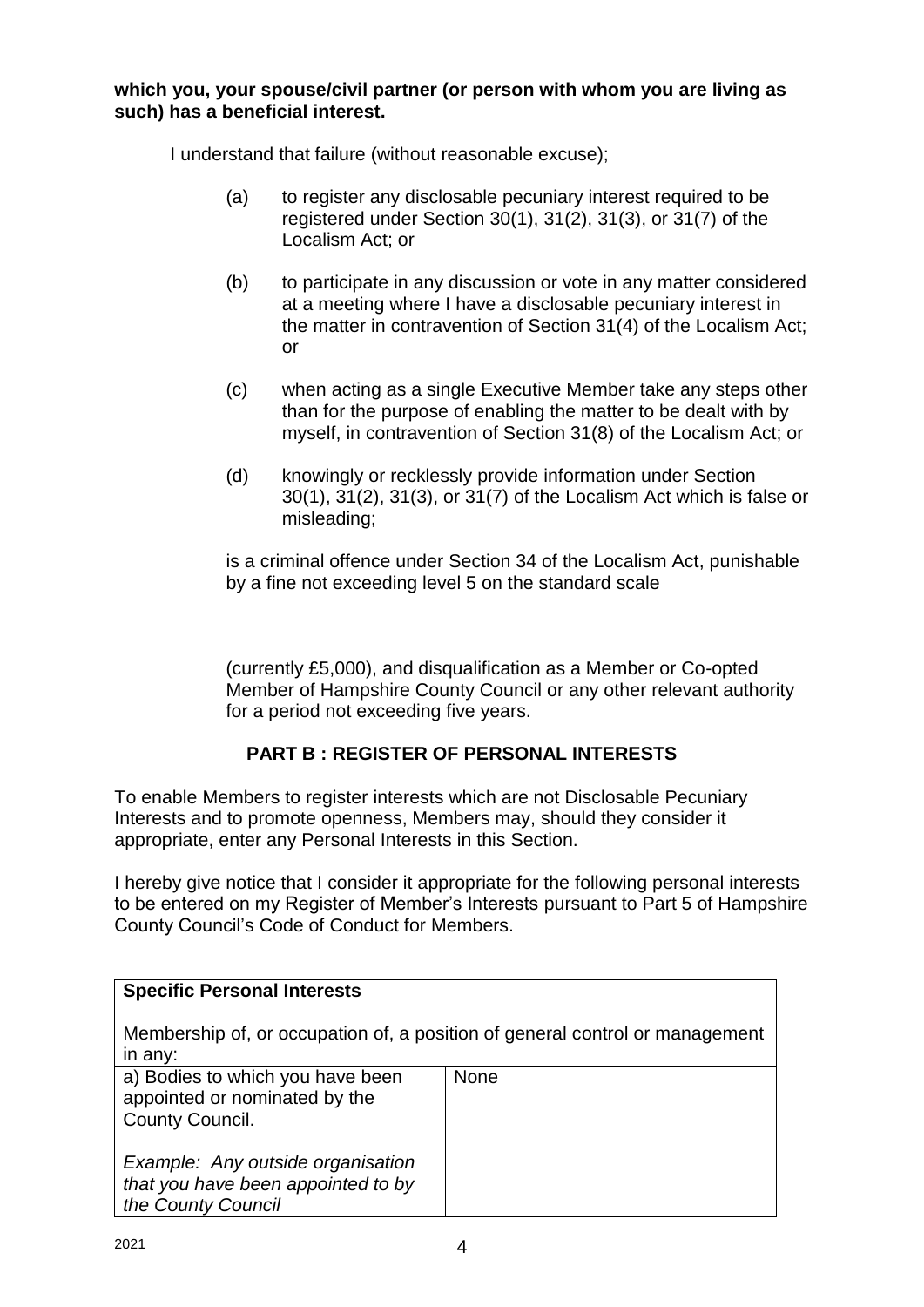| <b>None</b>                       |
|-----------------------------------|
|                                   |
|                                   |
|                                   |
| <b>None</b>                       |
|                                   |
|                                   |
|                                   |
| None                              |
|                                   |
|                                   |
|                                   |
|                                   |
|                                   |
| None                              |
|                                   |
|                                   |
|                                   |
|                                   |
| I am a member of the Conservative |
| and Unionist party                |
|                                   |
|                                   |
|                                   |

**General Personal Interests –** Interests which may reasonably be regarded as affecting the well being or financial position of yourself, a member of your family or person with whom you have a close association more than other Council Tax payers, rate payers or inhabitants of the County Council's area.

None

# **PART C: REGISTER OF GIFTS AND HOSPITALITY**

I hereby give notice pursuant to Part 4 of the Members' Code that I have received / accepted the following Gifts / Hospitality.

| Date of receipt of<br>gift/hospitality | Name and address of<br>donor | Nature of gift and or<br>hospitality |
|----------------------------------------|------------------------------|--------------------------------------|
|                                        |                              |                                      |
|                                        |                              |                                      |
|                                        |                              |                                      |
|                                        |                              |                                      |
|                                        |                              |                                      |